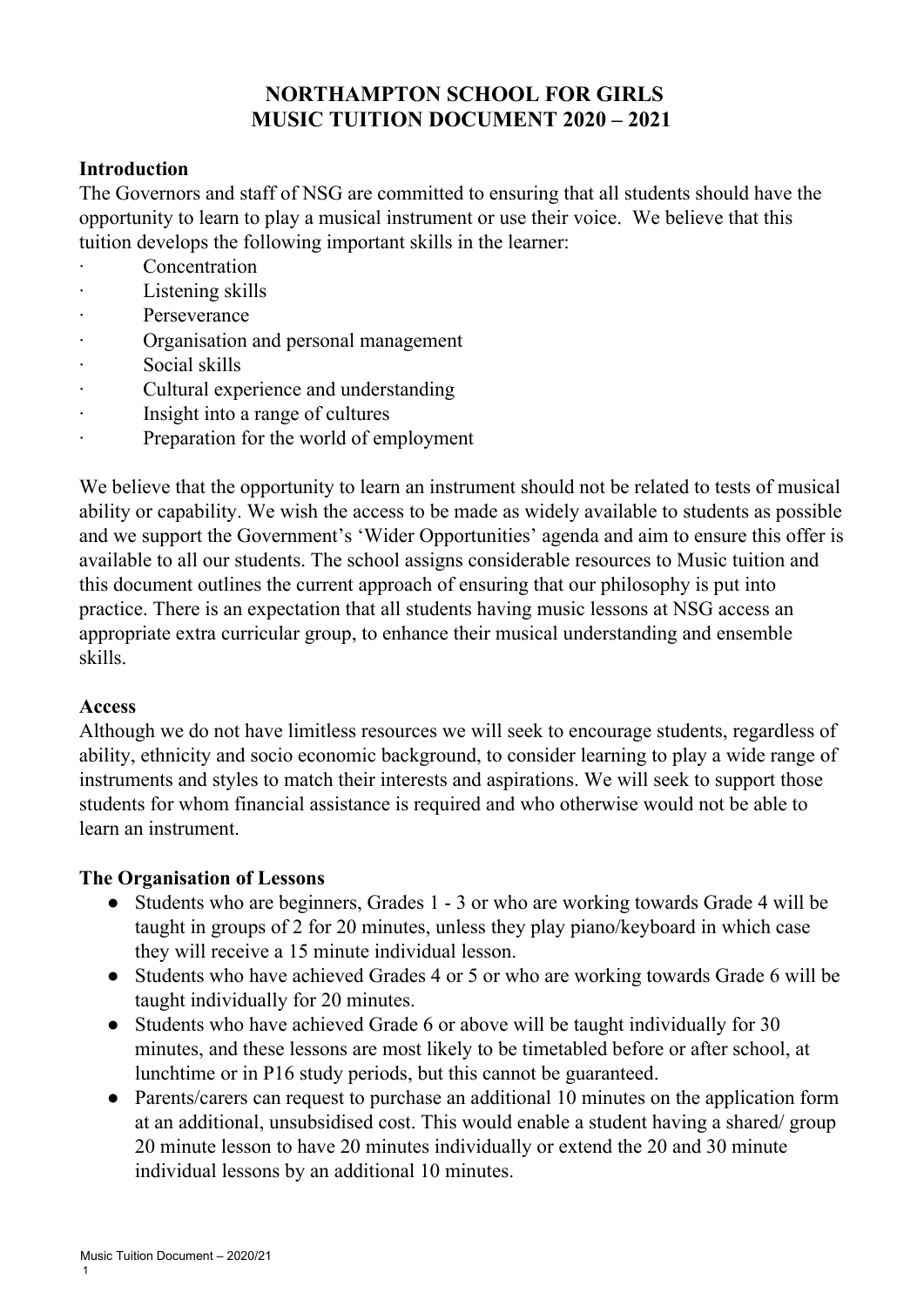### **Lessons**

Lessons are available in:

- Strings: Cello, double bass, viola, violin
- Woodwind: Bassoon, clarinet, flute, oboe, recorder, saxophone
- Brass: Baritone, euphonium, cornet/trumpet, French/tenor horn, trombone, tuba
- Keyboard: Piano, electric keyboard
- Percussion: Concert percussion, drum kit
- Guitar: Acoustic/classical guitar, bass guitar, electric guitar
- Vocal: Classical vocal, contemporary vocal

If you require tuition on an instrument not on this list please let us know and, if possible, we will try to find an appropriate teacher or put you in touch with one.

Instrumental/vocal lessons are operated over a minimum of thirty weeks (maximum of 33). Lessons may be scheduled before and after school, as well as during the school day. Every effort is made to timetable them so that students will not miss the same subject lesson each week.

Students must check their copy of the timetable or the Music Notice Board weekly for lesson times and arrive five minutes before each lesson. Students must make sure that they catch up on any subject work they have missed.

If a student misses a lesson due to illness there will be no refund. If a teacher misses a lesson she/he will make up the lesson at the next available opportunity.

It is an expectation that students sit for Associated Board exams or equivalent, as and when the peripatetic teachers feel they have reached an appropriate standard. We celebrate success in these exams and participation in our extra curricular programme in our annual CIVAs awards evening.

# **Charging**

The policy for charging for instrumental tuition takes account of the Governor's policy on charging for educational activities, local and national advice. See grid below for charges.

Payments should be made through your ParentPay account. If online access is not available payment may be made by cash or cheque. A deposit of £45.00 per instrument is required to secure lessons. In the case of withdrawal from lessons parents will be charged for the **full year's cost.** This is because the school commits to an annual contract with the Northamptonshire Music and Performing Arts Trust and once booked time cannot be reduced.

# **Charging exceptions**

- There is a 50% reduction in the cost of a 30 minute instrumental or vocal lesson on first instrument for Post 16 students studying A level Music. Normal charges apply for a second instrument.
- If a student is actively working towards Grade 6 parents may request an additional 10 minutes via the Instrumental Tuition Agreement but the extra time will be charged at the full Music Trust rate.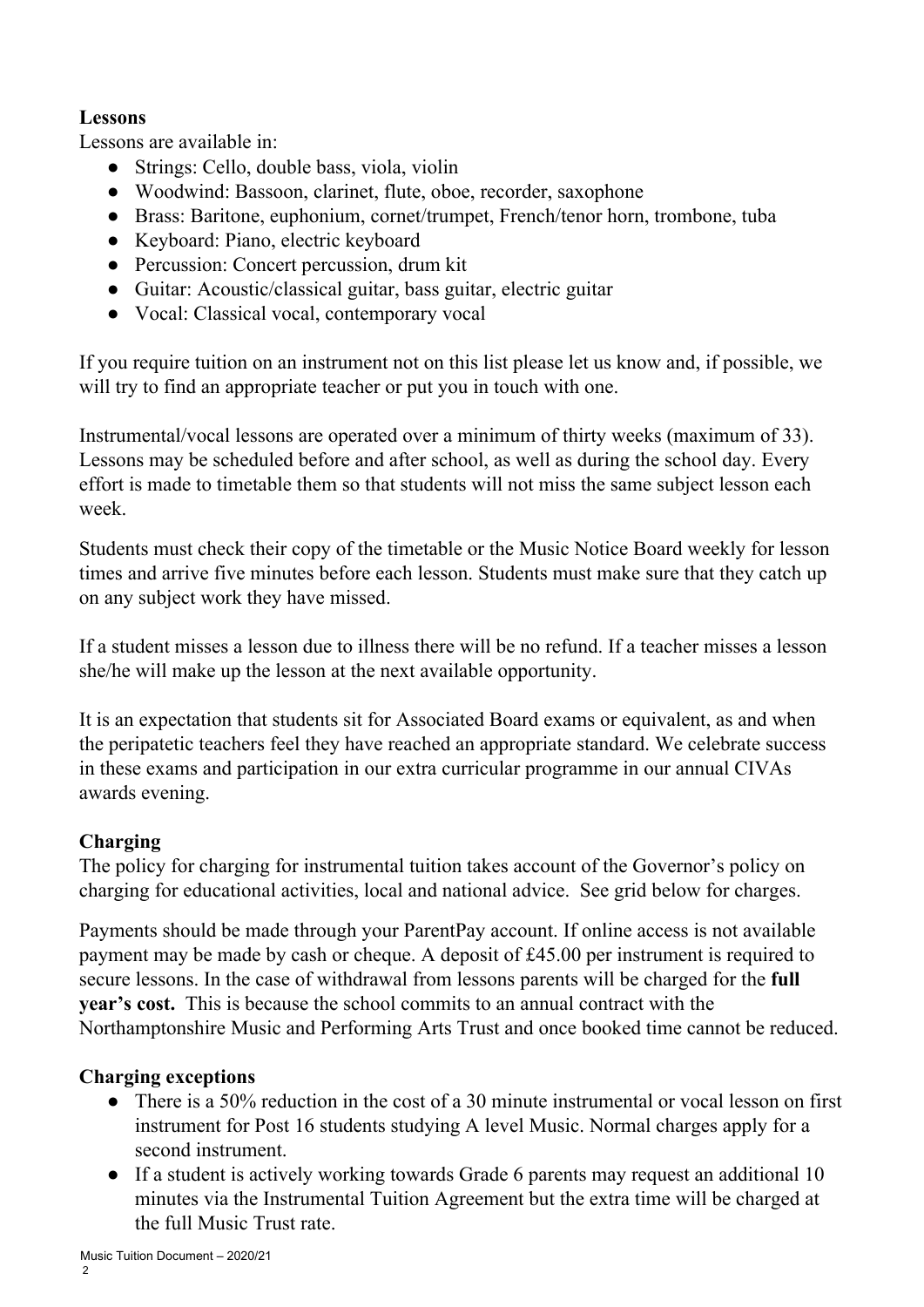● Assistance is available for families who have exceptional financial difficulties. If you wish to apply for assistance please contact the Bursar for a 'Request for Financial Assistance' form

| <b>INSTRUMENTAL TUITION TARIFF</b><br>$2019 - 2020$                                   | Cost per year per<br>Instrument (33 lessons) | <b>Subsidy</b> |
|---------------------------------------------------------------------------------------|----------------------------------------------|----------------|
| <b>Piano and Keyboard lessons:</b><br>Beginners – working towards Grade 4             | 15 minute lesson<br>£325                     | £5             |
| Grade 4 – working towards Grade 6                                                     | 20 minute lesson<br>£430                     | £10            |
| Grade 6 and above                                                                     | 30 minute lesson<br>£645                     | £15            |
| <b>Other Instruments</b><br>Beginners - working towards Grade 4                       | Group 20 minute lesson<br>£190               | £30            |
| Grade 4 – working towards Grade 6                                                     | Individual 20 minute lesson<br>£380          | £60            |
| Grade 6 and above                                                                     | Individual 30 minute lesson<br>£585          | £75            |
| Additional 10 minutes (unsubsidised)                                                  | 10 minute top up<br>£220                     |                |
| A level music students receive 50%<br>reduction in the cost on their first instrument | 30 minute lesson<br>£330                     | £330           |

*NMPAT hourly rate is £40.00 per hour 2020/21*

### **Attendance**

All students who receive tuition in school are expected to make reasonable progress and are expected to attend every lesson. To improve communication between school and home, we send home an email to advise parents of absences. We ask parents to respond as fully as possible.

### **Progress**

Average progress is usually about one grade per year. Some students may make greater progress than others. Some students will make slower progress but will clearly be trying hard. To make progress students will need to practice for a reasonable amount of time, to follow appropriate schemes of work and respond to targets set by the teacher. Assessment takes place at the end of each lesson.

Instrumental teachers will write an annual progress report for parents which will be sent out towards the end of the school year. They will also invite parents to attend an annual parents' evening to discuss progress and concerns.

### **Instruments**

Students will be supplied, where possible, with an instrument at no extra cost by the Music Trust/NSG. However, students who play piano, keyboard, guitar or drums are expected to have their own instrument. The safe-keeping of instruments is the responsibility of the student to whom they are allocated. It is a requirement of the loan that they are covered by an all risks house insurance policy. The same is requested if students own their own instrument. All music and items such as strings, valve oil, reeds and other accessories will need to be purchased by the family.